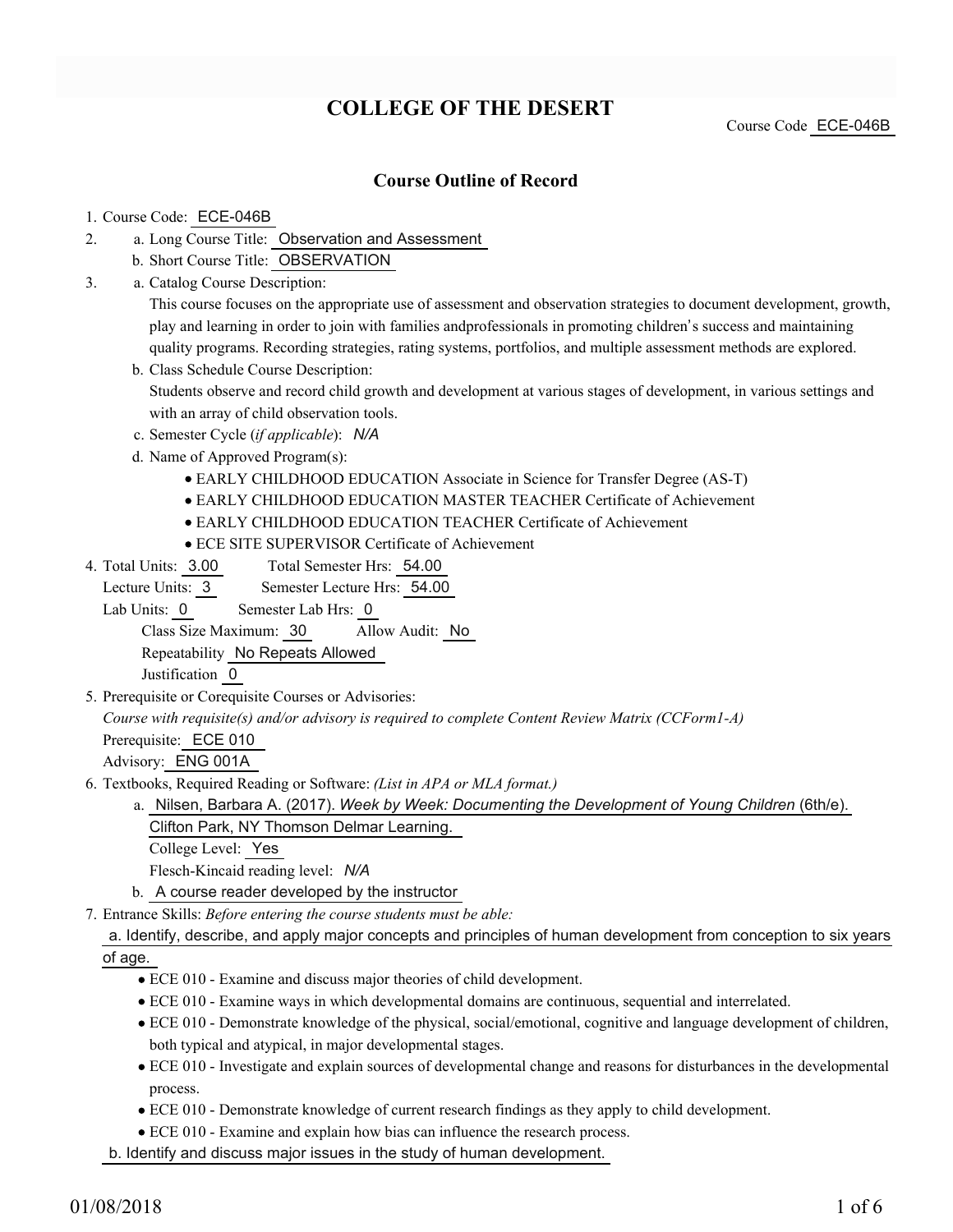- ECE 010 Examine and evaluate the role of play and its relationship to development at various stages.
- ECE 010 Identify and describe risk factors that impact families and child at each major developmental stage.
- c. Describe how the theories are used in planning appropriate environments for children with diverse

## developmental patterns.

- ECE 010 Investigate and explain sources of developmental change and reasons for disturbances in the developmental process.
- ECE 010 Describe and explain biological and environmental factors influencing the development of identity and self-esteem in children of all ages.

## **Advisory Entry Skills**

d.

Demonstrate capacity to read and write using critical thinking skills and accurate communication tools.

- ENG 001A Develop ideas coherently in writing through the drafting process.
- ENG 001A Participate in the process of developing texts in collaborative and individual settings.
- ENG 001A Write thesis statements, topic sentences, and ideas in an organized way in multi-page essays.
- ENG 001A Incorporate complex sentence-structure and variety of word choice.
- ENG 001A Correctly use MLA or APA documentation as appropriate both within essays and in works cited entries.
- 8. Course Content and Scope:

## Lecture:

- 1. Legal and ethical responsibilities including confidentiality
- 2. National and State standards for learning and assessment
- 3. Historic and current tools of observation and assessment
- 4. How social context, health, well being, and the environment effect assessment
- 5. Appropriate procedures of child observation
- 6. Various methods of documentation and recordkeeping
- 7. Observation as a key element in the teaching and learning cycle
- 8. Observation as on-going process
- 9. Observation and assessment as a tool to create appropriate environments
- 10. Application of basic elements of child development theory to observation and assessment
- 11. Identify differences in development and skills among children
- 12. Portfolio collection (e.g., photos, art, writing), which makes visible children's development and learning
- 13. Utilize observation and assessment strategies that support appropriate teaching strategies for dual-language learners
- 14. The value of collaboration with families and other professionals
- 15. Cooperative relationships with professionals and families and teachers in support of children with special needs
- 16. The role of assessment in early intervention
- 17. Importance of identifying personal biases
- 18. Appropriate procedures of child observation
- 19. Various methods of documentation and recordkeeping
- 20. Observation as a key element in the teaching and learning cycle
- 21. Observation as on-going process
- 22. Application of basic elements of child development theory to observation and assessment
- 23. Portfolio collection (e.g., photos, art, writing), which makes visible children's development and learning

Lab: *(if the "Lab Hours" is greater than zero this is required)*

9. Course Student Learning Outcomes:

1.

Critically compare the purpose, value and use of formal and informal observation and assessment within cultural and social contexts in early childhood settings.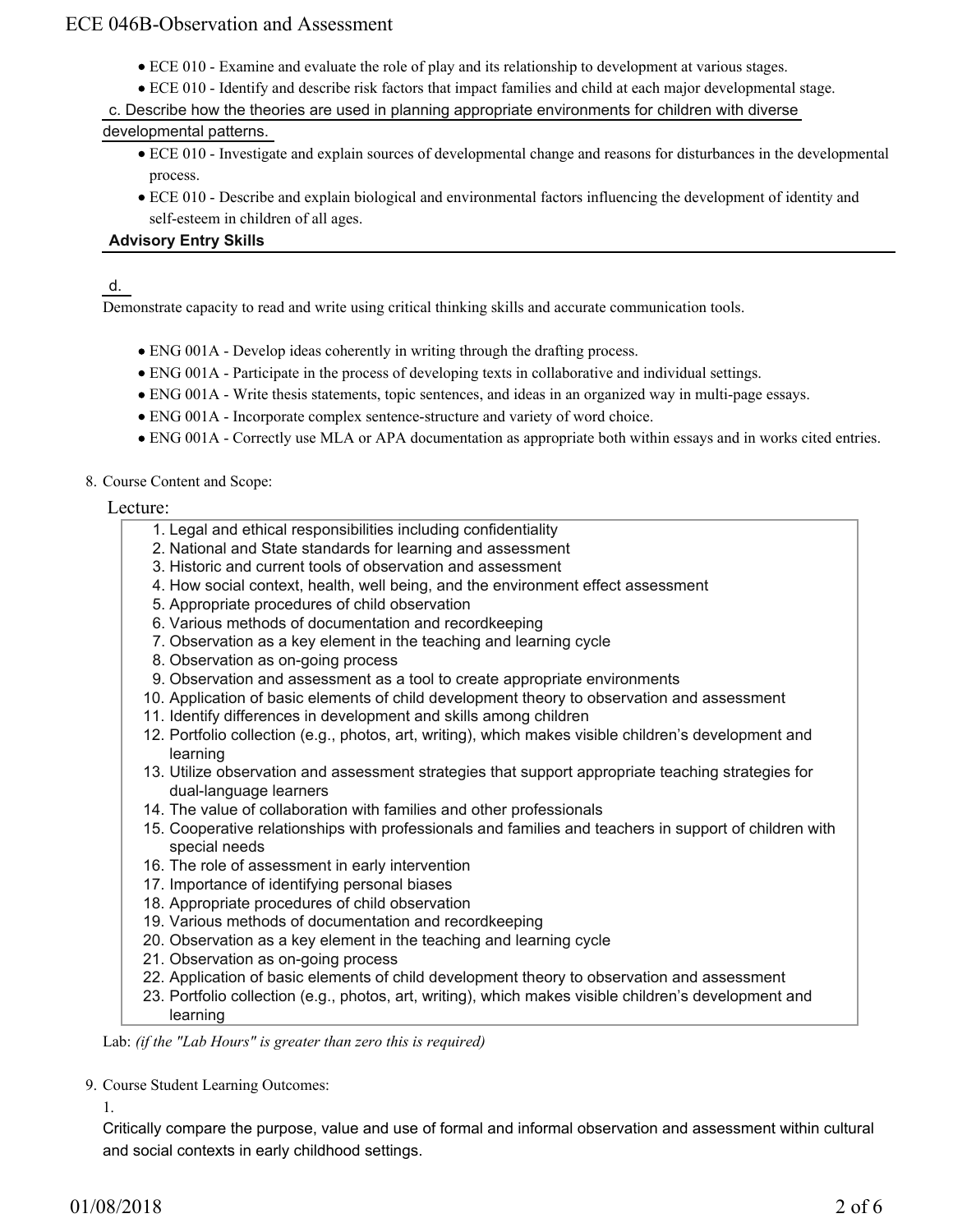2.

Describe and evaluate the characteristics, strengths and limitations of common assessment tools with all children's developmental, cultural and linguistic characteristics.

3.

Integrate activities related to assessment within play-based environments, curriculum and care routines for typically and atypically developing children.

4.

Demonstrate systematic observation methods to provide data to assess the impact of the environment, interactions and curriculum on all domains of children's learning and development.

#### 5.

Assess the value of partnerships with families and other professionals in utilizing interpretations of observational data to inform teaching responses and strategies.

10. Course Objectives: Upon completion of this course, students will be able to:

a. Demonstrate knowledge of the legal and ethical responsibilities, including confidentiality related to assessment in early childhood settings.

b. Identify and evaluate logistical challenges, biases and preconceptions about assessing children

c. Compare and analyze position statements of key groups including NABE and NAEYC regarding assessment and documentation.

d. Consider the effect of social context, child's state of health and well-being, primary language, ability and environment on assessment processes.

e. Identify and apply basic quantitative and qualitative observation and recording techniques.

f. Compare and analyze historic and currently recognized current state and widely-used assessment tools and processes.

g. Articulate the value of involving families and other professionals in the observation and assessment process for all children.

h. Use observation tools to identify patterns, trends and anomalies in individuals and groups of children (e.g., DRDP-R, Ages and States).

i. Use observation tools to identify quality in play-based environment, curriculum, and care routines (e.g., ECERS-R, ELLCO).

j. Illustrate the use of observation and assessment to implement curriculum and environmental changes in support of both group and individual needs.

k. Demonstrate and apply knowledge of developmental domains to interpretations of observations.

l. Demonstrate and apply knowledge of developmental domains when dealing with difference, delays, and disorders.

m. Demonstrate knowledge of the role that observation and assessment play in intervention.

Methods of Instruction: *(Integration: Elements should validate parallel course outline elements)* 11.

- a. Demonstration, Repetition/Practice
- b. Discussion
- c. Distance Education
- d. Experiential
- e. Journal
- f. Lecture
- g. Observation
- h. Participation
- i. Role Playing
- j. Self-exploration
- k. Technology-based instruction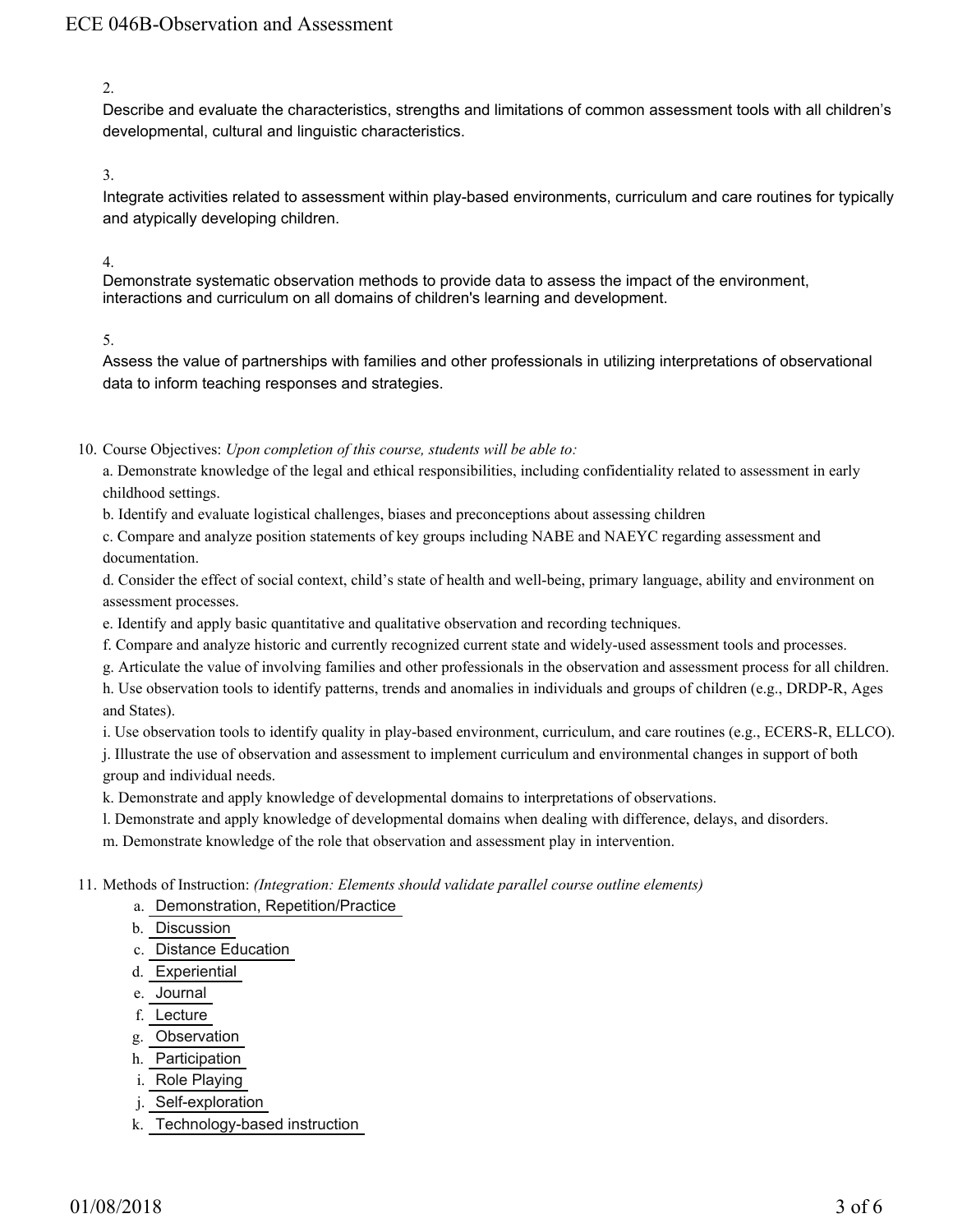12. Assignments: (List samples of specific activities/assignments students are expected to complete both in and outside of class.) In Class Hours: 54.00

## Outside Class Hours: 108.00

- a. In-class Assignments
	- 1. Collecting and sharing exemplary lessons.
	- 2. Video taping and reflective feedback.
	- 3. Small group projects and presentations.
	- 4. Conduct midterm and final exams.

### b. Out-of-class Assignments

- 1. Read text as assigned.
	- 2. Develop a portfolio of child observations, from class lists to running records, checklists, anecdotal, frequency counts.
	- 3. Keep a journal of self-reflection on teaching.
	- 4. Develop a portfolio of child observations, from class lists to running records, checklists, anecdotal, frequency counts.
	- 5. Design and implement five small groups lessons on motor skills, sensory skills, exploratory, imaginative and cooperative play and circle time.
	- 6. Conduct written and verbal feedback on the effectiveness of the lesson.
	- 7. Allow self to be recorded for 15-20 minutes and prepare written self-evaluation on matching child needs to teaching activity plans.
	- Observe and assist in one classroom to conduct observations, assessments and plan activities to 8. meet the child's needs.

## 13. Methods of Evaluating Student Progress: The student will demonstrate proficiency by:

- College level or pre-collegiate essays
- Critiques
- Reading reports
- Presentations/student demonstration observations
- Group activity participation/observation
- Self/peer assessment and portfolio evaluation

The portfolio will be assessed according to depth of factual information recorded using diverse tools.

- Behavior assessment
- Other

1. The lessons will be evaluated for creativity in design and developmental and cultural appropriateness as related to the child observation records; 2. Teaching will be assessed upon the quality and depth of teacher child interactions and the ways in which the students extend and enhance the child's physical, cognitive, language, social, emotional, cultural and moral skill development.

- 14. Methods of Evaluating: Additional Assessment Information:
- 15. Need/Purpose/Rationale -- All courses must meet one or more CCC missions.
	- PO Career and Technical Education

Apply critical thinking skills to execute daily duties in their area of employment.

Exhibit effective written, oral communication and interpersonal skills.

IO - Critical Thinking and Communication

 Conduct research, gather and evaluate appropriate information, organize evidence into oral and written presentation, using proper MLA, APA, and other discipline-specific formats to cite sources.

# Summarize, analyze, and interpret oral and written texts, with the ability to identify assumptions and differentiate fact from opinion.

#### 16. Comparable Transfer Course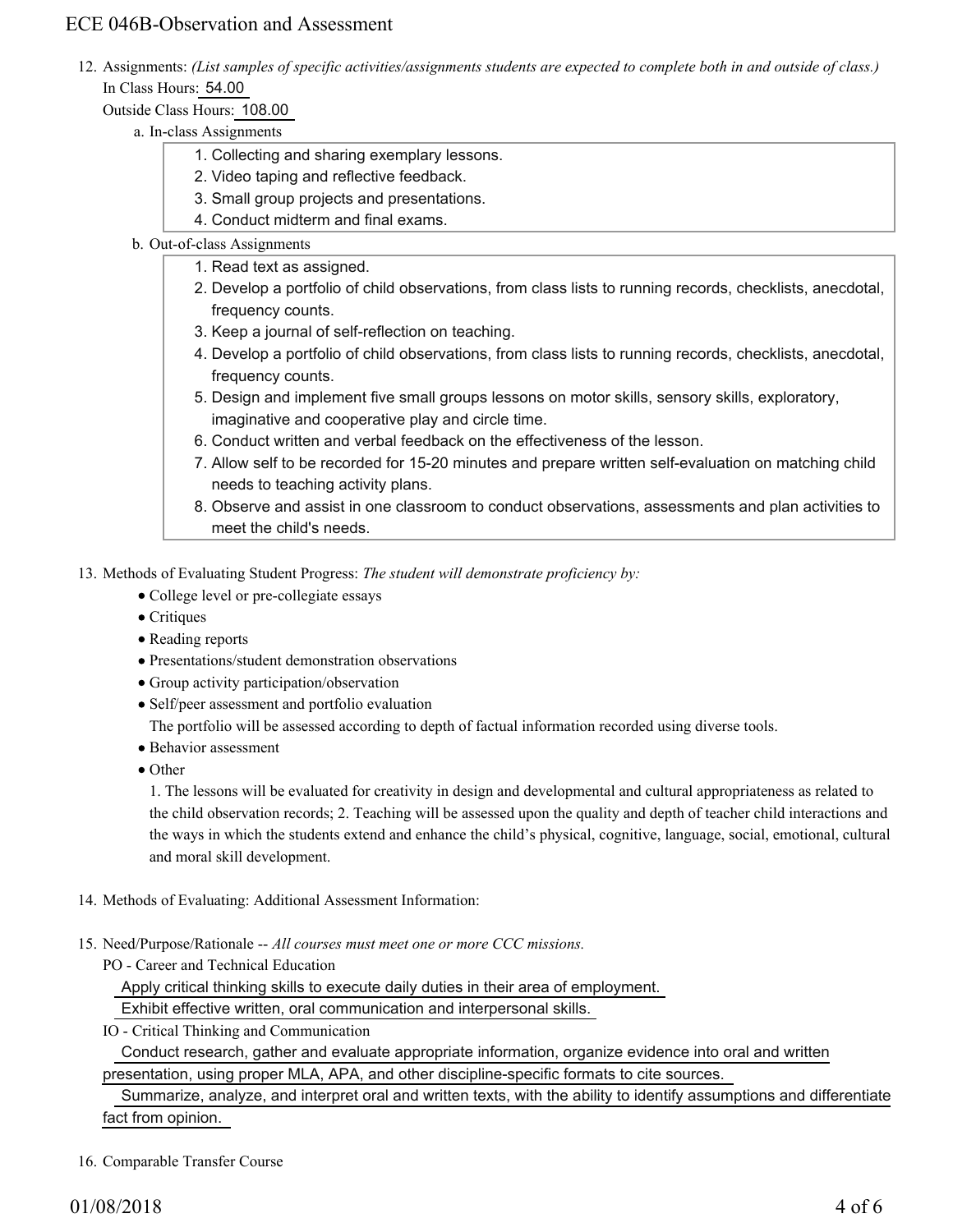| <b>University System</b>                                                                                                 | Campus                  | <b>Course Number</b> | <b>Course Title</b>        | <b>Catalog Year</b> |
|--------------------------------------------------------------------------------------------------------------------------|-------------------------|----------------------|----------------------------|---------------------|
| <b>CSU</b>                                                                                                               | CSU San Bernardino      | HD 245               | Observation and Assessment | 2011-12             |
|                                                                                                                          |                         |                      |                            |                     |
| 17. Special Materials and/or Equipment Required of Students:                                                             |                         |                      |                            |                     |
| Students will need to select one classroom site that is NOT their worksite and then travel to that classroom             |                         |                      |                            |                     |
| weekly to complete child study observations and teach 5 activities to meet the child's needs.                            |                         |                      |                            |                     |
| <sup>18.</sup> Materials Fees:<br>Required Material?                                                                     |                         |                      |                            |                     |
|                                                                                                                          | <b>Material or Item</b> |                      | <b>Cost Per Unit</b>       | <b>Total Cost</b>   |
|                                                                                                                          |                         |                      |                            |                     |
| 19. Provide Reasons for the Substantial Modifications or New Course:                                                     |                         |                      |                            |                     |
| No changes were made except to update the textbook publishing date. Course content and materials are adequate to lead to |                         |                      |                            |                     |
| student success.                                                                                                         |                         |                      |                            |                     |
| a. Cross-Listed Course (Enter Course Code): N/A<br>20.<br>b. Replacement Course (Enter original Course Code): ECE-046A   |                         |                      |                            |                     |
|                                                                                                                          |                         |                      |                            |                     |
| 21. Grading Method (choose one): Letter Grade Only                                                                       |                         |                      |                            |                     |
|                                                                                                                          |                         |                      |                            |                     |
| 22. MIS Course Data Elements                                                                                             |                         |                      |                            |                     |
| a. Course Control Number [CB00]: CCC000530576<br>b. T.O.P. Code [CB03]: 130500.00 - Child Development/Early C            |                         |                      |                            |                     |
| c. Credit Status [CB04]: D - Credit - Degree Applicable                                                                  |                         |                      |                            |                     |
| d. Course Transfer Status [CB05]: B = Transfer CSU                                                                       |                         |                      |                            |                     |
| e. Basic Skills Status [CB08]: $2N = Not basic skills course$                                                            |                         |                      |                            |                     |
| f. Vocational Status [CB09]: Clearly Occupational                                                                        |                         |                      |                            |                     |
| g. Course Classification [CB11]: Y - Credit Course                                                                       |                         |                      |                            |                     |
| h. Special Class Status [CB13]: N - Not Special                                                                          |                         |                      |                            |                     |
| i. Course CAN Code [CB14]: N/A                                                                                           |                         |                      |                            |                     |
| j. Course Prior to College Level [CB21]: $Y = Not$ Applicable                                                            |                         |                      |                            |                     |
| k. Course Noncredit Category [CB22]: Y - Not Applicable                                                                  |                         |                      |                            |                     |
| 1. Funding Agency Category [CB23]: $Y = Not$ Applicable                                                                  |                         |                      |                            |                     |
| m. Program Status [CB24]: 1 = Program Applicable                                                                         |                         |                      |                            |                     |
| Name of Approved Program (if program-applicable): EARLY CHILDHOOD EDUCATION, EARLY CHILDHOOD                             |                         |                      |                            |                     |
| EDUCATION TEACHER, ECE SITE SUPERVISOR                                                                                   |                         |                      |                            |                     |
| Attach listings of Degree and/or Certificate Programs showing this course as a required or a restricted elective.)       |                         |                      |                            |                     |
| 23. Enrollment - Estimate Enrollment                                                                                     |                         |                      |                            |                     |
| First Year: 100                                                                                                          |                         |                      |                            |                     |
| Third Year: 100                                                                                                          |                         |                      |                            |                     |
|                                                                                                                          |                         |                      |                            |                     |
| 24. Resources - Faculty - Discipline and Other Qualifications:                                                           |                         |                      |                            |                     |
| a. Sufficient Faculty Resources: Yes                                                                                     |                         |                      |                            |                     |
| b. If No, list number of FTE needed to offer this course: N/A                                                            |                         |                      |                            |                     |
| 25. Additional Equipment and/or Supplies Needed and Source of Funding.                                                   |                         |                      |                            |                     |

*N/A*

Additional Construction or Modification of Existing Classroom Space Needed. *(Explain:)* 26. *N/A*

FOR NEW OR SUBSTANTIALLY MODIFIED COURSES 27.

Library and/or Learning Resources Present in the Collection are Sufficient to Meet the Need of the Students Enrolled in the